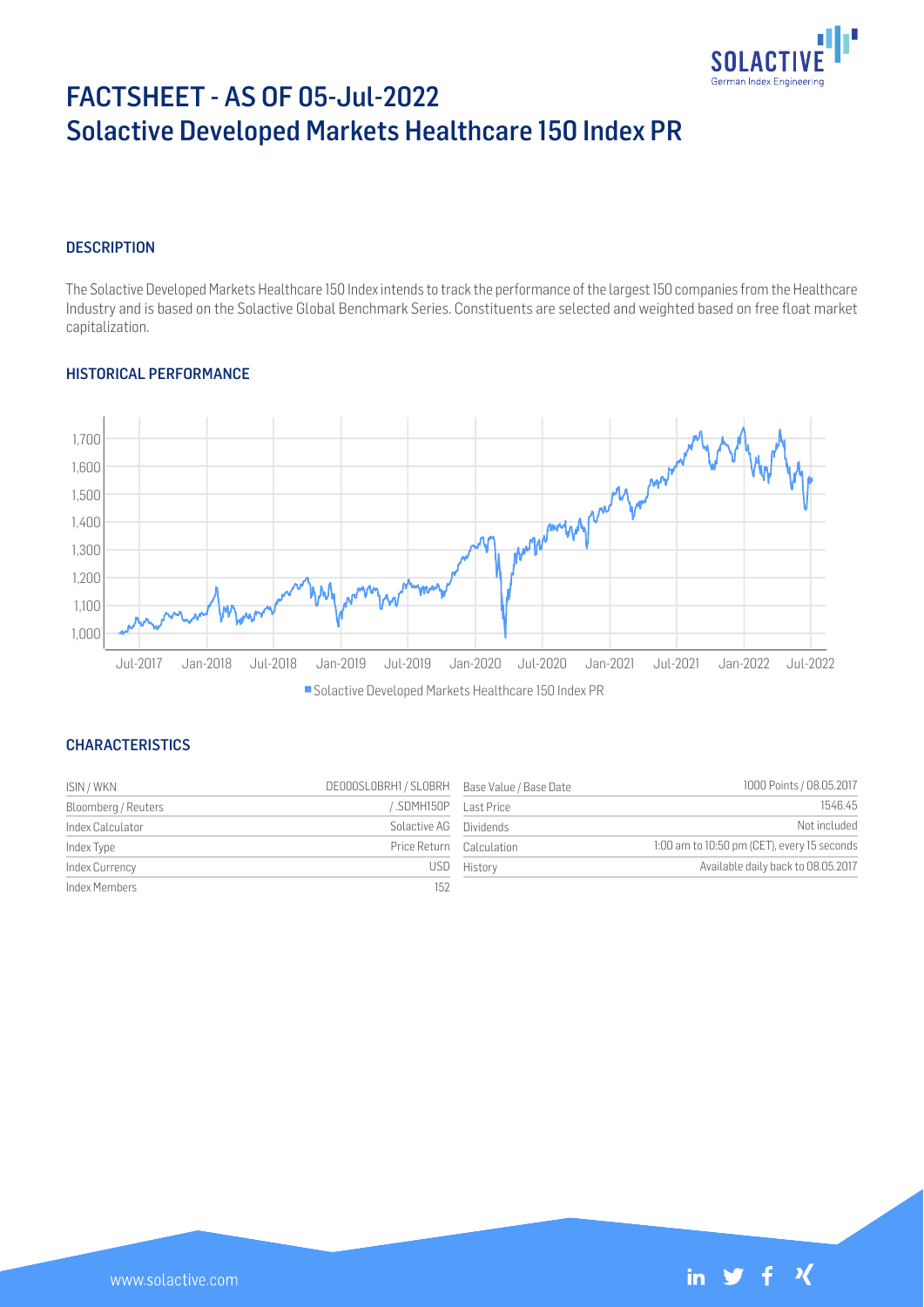

# **STATISTICS**

| <b>USD</b>         | 30D      | 90D       | 180D      | 360D                  | YTD        | Since Inception       |
|--------------------|----------|-----------|-----------|-----------------------|------------|-----------------------|
| Performance        | $-1.35%$ | $-8.69\%$ | -6.80%    | -4.48%                | $-10.83\%$ | 54.65%                |
| Performance (p.a.) |          |           |           |                       |            | 8.82%                 |
| Volatility (p.a.)  | 21.66%   | 19.69%    | 17.88%    | 14.55%                | 17.75%     | 15.56%                |
| High               | 1581.64  | 1732.29   | 1732.29   | 1739.36               | 1734.25    | 1739.36               |
| Low                | 1443.97  | 1443.97   | 1443.97   | 1443.97               | 1443.97    | 984.24                |
| Sharpe Ratio*      | $-0.77$  | $-1.64$   | $-0.83$   | $-0.42$               | $-1.22$    | 0.47                  |
| Max. Drawdown      | -8.70%   | $-16.64%$ | $-16.64%$ | $-16.98%$             | $-16.74\%$ | $-27.03%$             |
| VaR 95 \ 99        |          |           |           | $-24.4\%$ \ $-45.0\%$ |            | $-22.6\%$ \ $-46.6\%$ |
| CVaR 95 \ 99       |          |           |           | $-33.5\%$ \ $-48.3\%$ |            | $-37.8\%$ \ $-67.4\%$ |

\* Up to 31 December 2021, ex-post Sharpe ratios use as input for the risk free rate term the London Inter-Bank Offered rates in the respective currencies of the index and at a term equal to the observation period. From 3 J 2022 onwards, Sharpe ratios will be / are calculated using as reference risk free rate input the overnight replacement rate for these currencies, namely SONIA (for GBP), SOFR (for USD) and EURIBOR Overnight (for EUR).

#### COMPOSITION BY CURRENCIES



# COMPOSITION BY COUNTRIES



# TOP COMPONENTS AS OF 05-Jul-2022

| Company                      | Ticker                | Country | Currency   | Index Weight (%) |
|------------------------------|-----------------------|---------|------------|------------------|
| UNITEDHEALTH GROUP INC       | <b>UNH UN Equity</b>  | US      | <b>USD</b> | 6.70%            |
| JOHNSON & JOHNSON            | JNJ UN Equity         | US      | <b>USD</b> | 6.63%            |
| PFIZER INC                   | PFE UN Equity         | US      | <b>USD</b> | 4.13%            |
| F11111Y&C0                   | LLY UN Equity         | US      | <b>USD</b> | 3.92%            |
| ABBVIE INC                   | <b>ABBV UN Equity</b> | US      | <b>USD</b> | 3.84%            |
| MERCK & CO. INC.             | MRK UN Equity         | US      | <b>USD</b> | 3.30%            |
| ROCHE HOLDING AG             | ROG SE Equity         | CH      | CHF        | 3.27%            |
| THERMO FISHER SCIENTIFIC INC | <b>TMO UN Equity</b>  | US      | <b>USD</b> | 3.02%            |
| ASTRAZENECA PLC              | <b>AZN LN Equity</b>  | GB      | GBP        | 2.73%            |
| ABBOTT LABORATORIES          | <b>ABT UN Equity</b>  | US      | <b>USD</b> | 2.71%            |